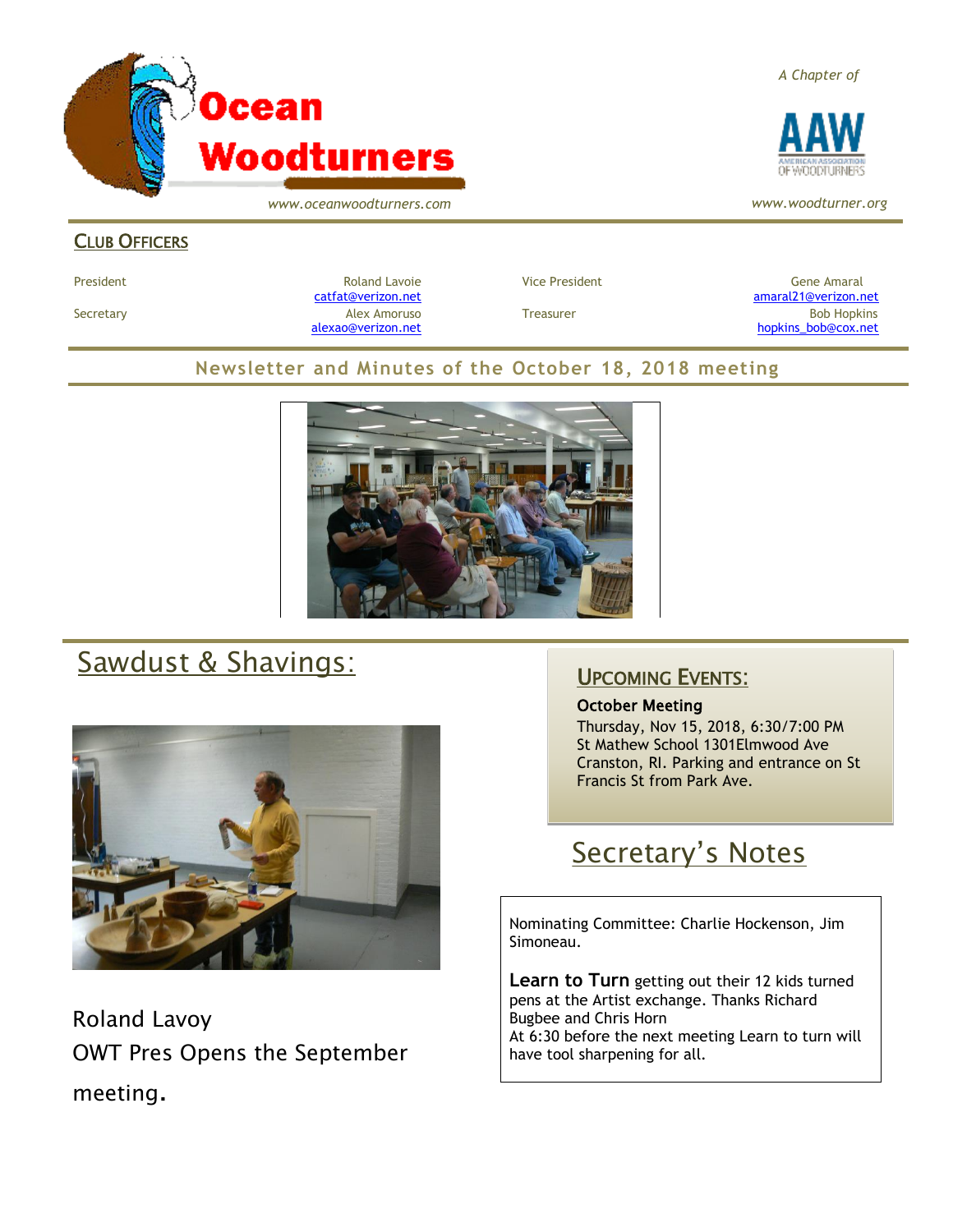

The meeting was attended by 15 members. We had an excellent demo by Bob Hopkins, who demonstrated Ivory Nut Turning Techniques. WOW Really nice.

## Meeting Minutes

#### Roland opened the meeting with 24 members

| <b>Treasurer's Report</b>     | Club acc   | \$2,200.43 |  |
|-------------------------------|------------|------------|--|
|                               | Camera acc | \$587.49   |  |
|                               | total      | \$2,787.92 |  |
| <b>Committee Reports.</b>     |            |            |  |
| <b>Program Committee:</b>     |            | No report  |  |
| <b>Outreach Committee:</b>    |            | No report  |  |
| <b>Fundraising Committee:</b> | No report  |            |  |

# Treasurer's Report

#### Bob Hopkins

You can pay your dues directly from the website at <http://www.oceanwoodturners.com/dues.cfm> The Club account has \$2,174.43

The Camera account has \$505.89 For a total of \$2,679.32

Dues: Club dues are \$25 annually. For members who wish to have a printed Newsletter mailed to them monthly, there is an annual charge of \$5 to cover postage, payable with club dues. All payments should be mailed to:

> Bob Hopkins 48 Tilbury Drive, Bristol, RI 02809

#### Show and Tell



**Roland Lavoy**